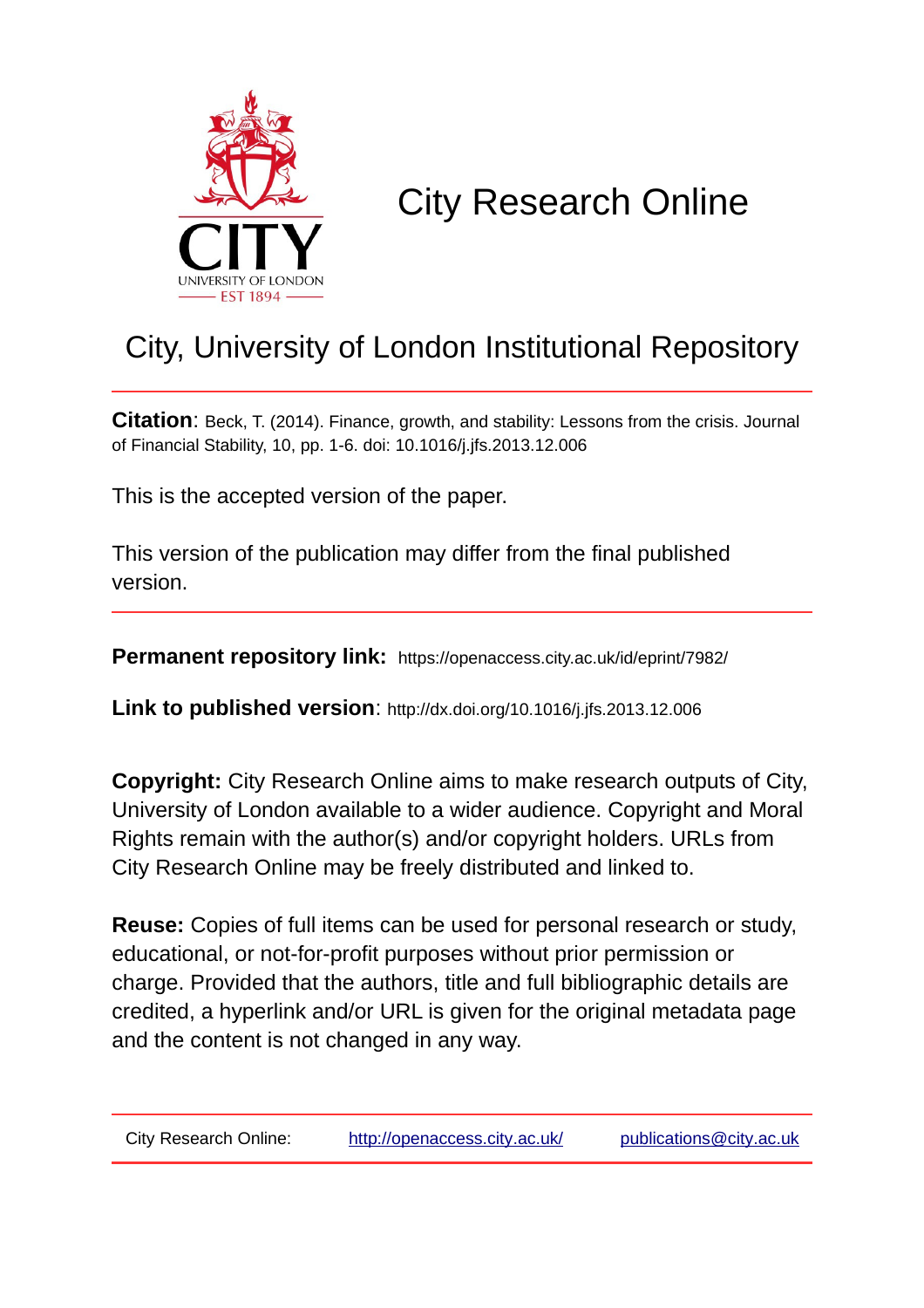### **Finance, Growth, and Stability: Lessons from the Crisis**

#### **Thorsten Beck \***

**Abstract:** This article introduces a special issue on lessons from the recent crisis on finance, growth, and stability. The papers in the special issue discuss (i) the benefits and risks of financial innovation and regulatory responses to these risks, (ii) the effect of finance and globalization on the real economy, and (iii) the role of government in providing credit guarantees. This introductory article provides a broader view on these issues and closes with ideas on the future research agenda in this field.

**Keywords:** Financial Development; Financial Innovation; Globalization; Government Policies **JEL Codes:** F6; G15; G18; G21; G28; O16

\* Cass Business School, Tilburg University, and CEPR. I would like to thank Iftekhar Hasan, the managing editor of the journal, for comments and suggestions and support in putting this special issue together.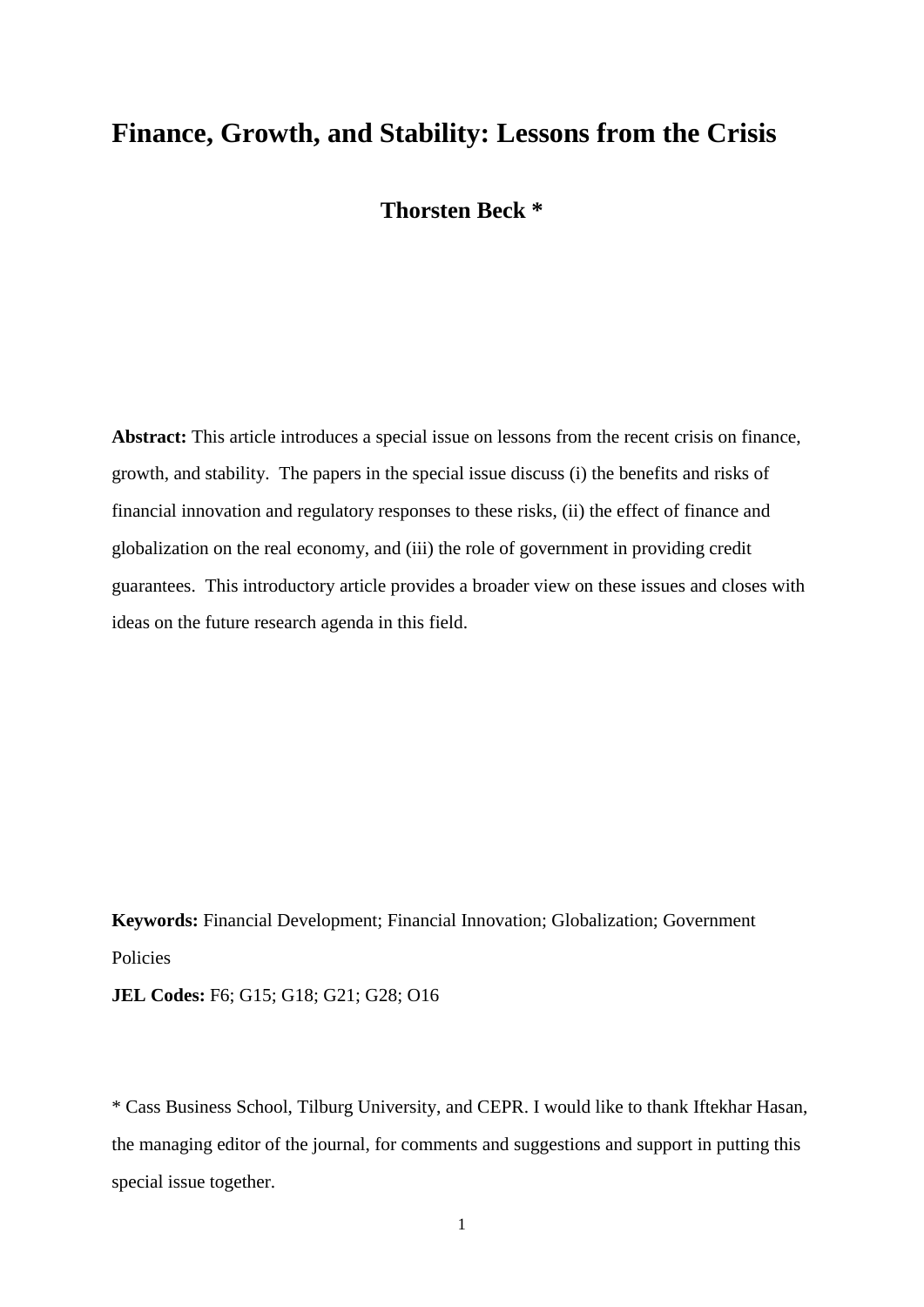#### **1. Introduction**

The Global Financial Crisis of 2007-9 and the on-going Eurozone crisis have shed doubts on the role of financial institutions and markets in modern market economies. There is not only a fundamental debate on the function and optimal size of financial systems in post-crisis economies, but also on their structure. Questions are raised on the role of financial innovation, the benefits and risks of financial globalization, and the role of government in the financial sector. The crisis has also sparked a regulatory reform process, which has led to tighter capital and liquidity requirements, with other dimensions, including activity restrictions and taxation, still being discussed.

This special issue comprises several papers addressing specific questions related to the Global Financial Crisis and the on-going regulatory reform process. Specifically, papers in this special issue discuss the benefits and risks of financial innovation, including CDS protection and securitization, and regulatory frameworks for them; the impact of finance and globalization on real sector outcomes; and the role of government in providing credit guarantees. The special issue contains both theoretical and empirical papers, reflecting advances in both areas for better understanding the relationship between financial innovation and deepening and economic growth and stability, as well as the role of regulation and of the government in the financial sector, in general.

The pre-crisis consensus was that market-based finance can only be good and that the expansion of the financial system, triggered by technological advances and deregulation, bears high upsides with little downside risk. However, even the pre-crisis literature documented that while the level of financial depth is positively associated with economic growth, rapid growth in credit is a reliable crisis predictor (Demirguc-Kunt and Detragiache, 2005; Kaminsky and Reinhart, 1999). And while financial innovation has contributed to the rapid expansion of financial systems around the world, with important benefits for households and enterprises, this expansion has also created new risks, most importantly tail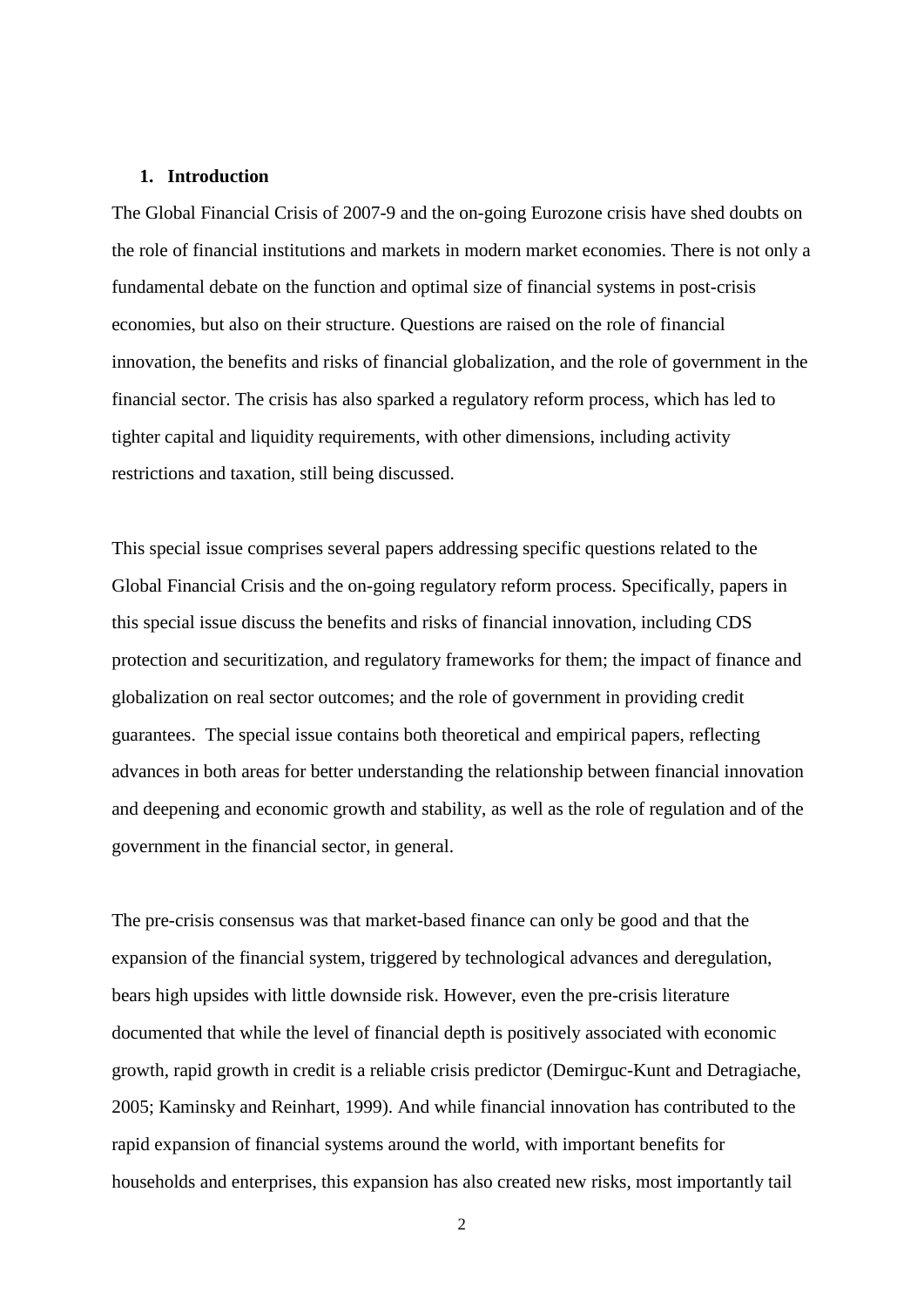risks not taken into account by individual investors (Rajan, 2005). The financial crisis has helped swing the pendulum towards a rather negative view of the financial system, overemphasizing the risks of financial innovation and financial markets, in general, and calling for strong regulatory responses. Frustration about taxpayer financed bail-outs and the high economic cost of the recent crises has been channeled into calls for restraining if not downsizing the financial system.

If there is one major lesson coming out of the very different papers and out of the more recent literature on financial institutions and markets in general, it is that finance can be as much a force for economic development as the root cause of systemic crises. Often the same mechanism that helps overcome agency problems and improve resource allocation can be a source of fragility. It might be thus difficult for the financial system to settle for the Goldilocks level of financial depth, neither too cold nor too hot. While financial deepening requires risk taking and risk transformation, agency problems, herding trends, and selfenforcing cycles push market participants to take on more risks than sustainable, effectively shifting risk, which ultimately results in financial fragility (e.g., Acharya, 2009). The objective of achieving the ideal level of financial depth thus requires focusing on the incentives of all market participants and thus ultimately the regulatory framework. Critically, however, this and related research suggests that the challenge is not so much to restrain finance, but rather to harness it for the benefit of the real economy.

Incentives of key players in the financial system are important, including those of investors, borrowers, regulators and politicians. The challenge for the regulatory reform process, currently under way on both sides of the Atlantic, is thus to structure incentives in a way that private and social benefits and risks of market participants are aligned. To be more specific, the downside risks with potential losses of risk-taking decisions by financial institutions and market participants have to be internalized. This requires adjustments to both micro- and macro-prudential regulatory frameworks and a dynamic approach that adapts to new structures and risks in the financial system. However, this reform process also has to take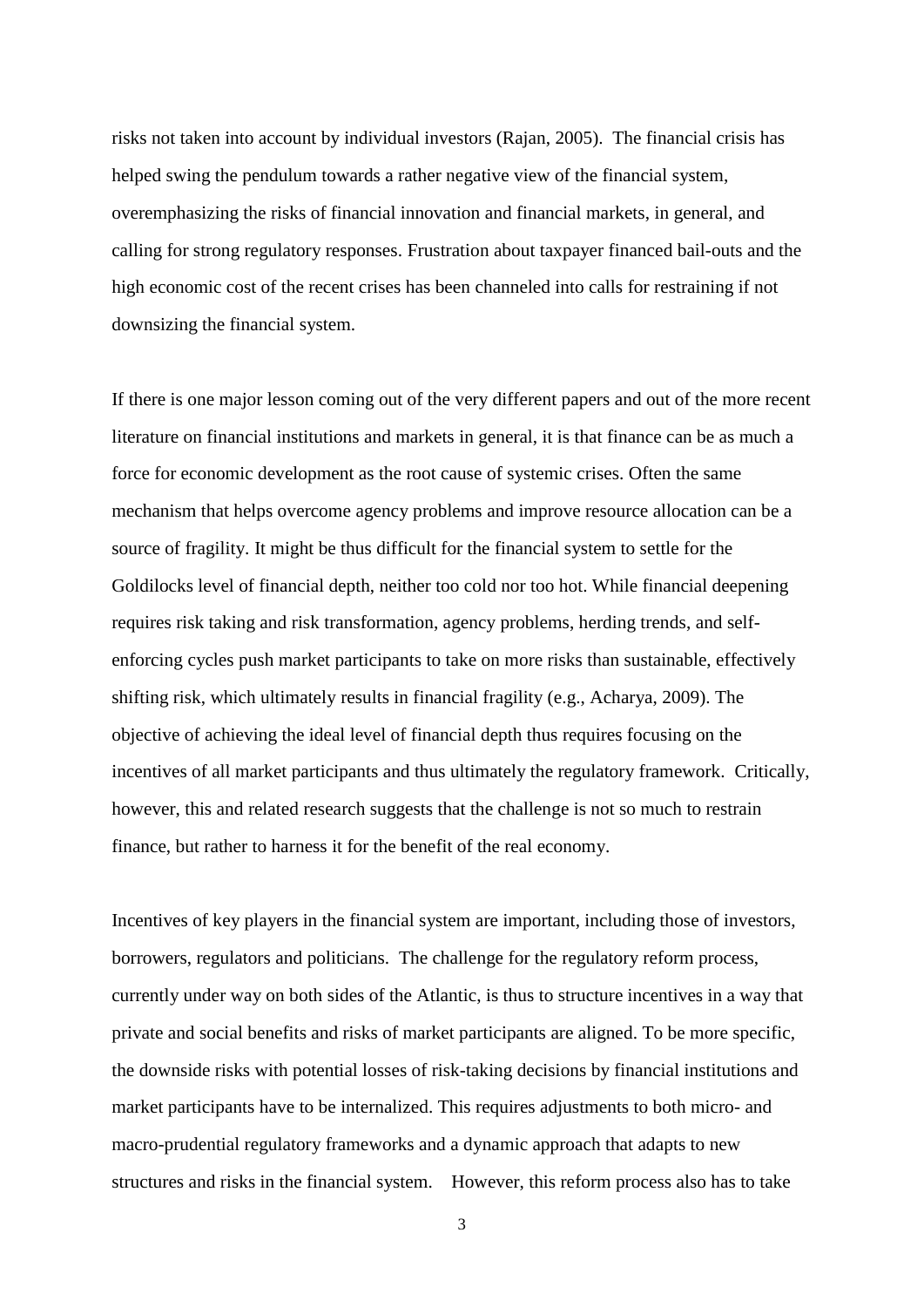into account that regulators are not benevolent social planners, but face their own set of incentives and constraints (Barth, Caprio and Levine, 2012).

While the regulatory reform discussion and debate on the future structure of the financial system often focuses on high-income countries in North America and Europe, the papers in this special issue make clear that the repercussions of this discussion affect financial systems as much in the emerging and developing world. Given the strong evidence of the positive transformational effects of finance, including global finance, on economies in the developing and emerging world, even taking into account the risks of rapid deepening or opening up, the challenge is to develop institutional and regulatory frameworks that allow harnessing the potential benefits of financial deepening, rather than restraining it.

The remainder of this introductory article is structured as follows. The next section discusses research on different forms of financial innovation, including their benefits and risks for credit markets and regulatory implications. Section 3 presents recent evidence on the effect of financial development and globalization on real economy outcomes. Section 4 offers a critical view of the role of governments in the financial sector. Section 5 concludes with a forward-looking view on the future research agenda. While I will discuss each of the papers in the special issue, I will not go into detail, but rather invite the readers to explore the papers.

#### **2. Financial innovation – the bright and dark sides**

The Global Financial Crisis of 2007 to 2009 has spurred widespread debates on the "bright" and "dark" sides of financial innovation. The traditional *innovation-growth view* posits that financial innovations help reduce agency costs, facilitate risk sharing, complete the market, and ultimately improve allocative efficiency and economic growth. The *innovation-fragility view*, by contrast, has identified financial innovations as the root cause of the recent Global Financial Crisis, by leading to an unprecedented credit expansion fueling a boom-bust cycle in housing prices, by engineering securities perceived to be safe but exposed to neglected risks, and by helping banks and investment banks design structured products to exploit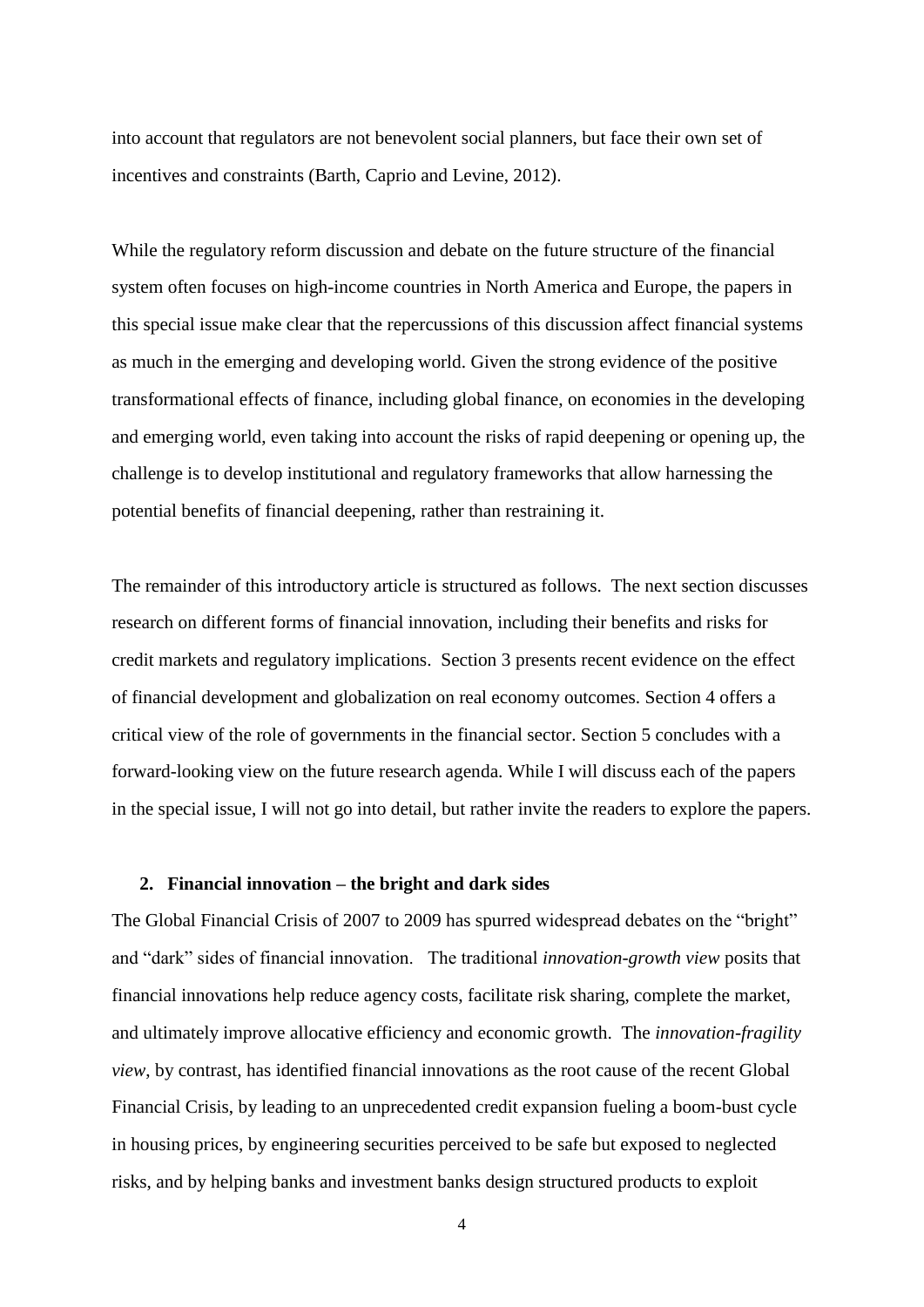investors' misunderstandings of financial markets and exploit regulatory arbitrage possibilities.

A series of recent theoretical and empirical papers have addressed the benefits and risks of financial innovation. To quote just a few examples, Laeven, Levine and Michalopoulos (2009) show that financial innovation has been a driving force behind financial deepening and economic development over the past centuries, as the emergence of specialized lenders and investment banks to finance railroad expansion in the  $19<sup>th</sup>$  century, the emergence of venture capital firms to finance high-technology firms in the  $20<sup>th</sup>$  century, and the financing of biotech firms through pharmaceutical companies in the  $21<sup>st</sup>$  century show. Beck et al. (2012) show that financial innovation allows economies to better exploit growth opportunities and helps especially industries relying on external finance and R&D. Dynan, Elmendorf, and Sichel (2006) suggest that financial innovation has played a key role in reducing the volatility of economic activity in the early parts of the  $21<sup>st</sup>$  century. Focusing on a specific form of financial innovation, Norden, Silva Buston, and Wagner (2013) show that banks with larger gross positions in credit derivatives charge significantly lower corporate loan spreads.

On the other hand, several recent papers have focused on the negative aspects of financial innovation. Wagner (2007a, b) shows that financial innovation that reduces asymmetric information can actually increase risk-taking due to agency problems between bank owners and managers, or because of lower costs of fragility. Ashcraft and Santos (2009) confirm this hypothesis, showing that firms with high default risk face higher loan spreads after they become traded in the CDS market, an effect that might be driven by reduced incentives for banks to monitor these borrowers. Gennaioli, Shleifer and Vishny (2012) use a theoretical model to show how financial institutions can cater to risk-averse investors' preferences by engineering securities perceived to be safe but exposed to neglected risks, ultimately leading to fragility when these risks are exposed. Dell'Ariccia, Igan, and Laeven (2012a), Mian and Sufi (2009), and Keys et al. (2010) show empirically that securitization resulted in reduced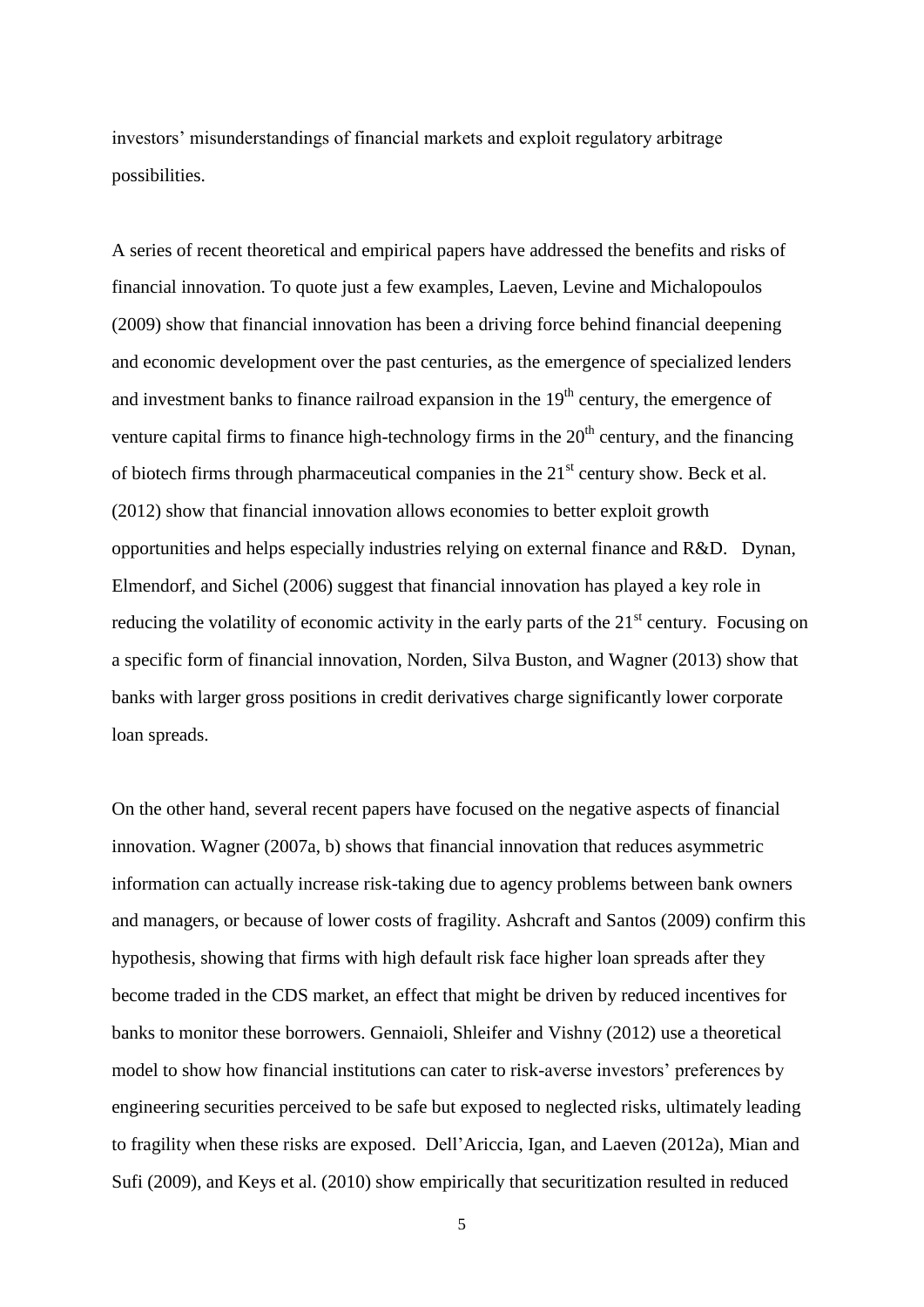lending standards in the U.S. in the early 2000s in the run-up to the crisis and increased loan delinquency rates. Beck et al. (2012) show for a cross-section of countries that higher financial innovation is associated with higher risk-taking and more volatile returns of banks and resulted in higher bank losses during the crisis.

This special issue contains three theoretical papers that gauge the design and effect of specific forms of financial innovation. First, Arping (2013) focuses on protection of lenders against default risk through CDS protection and shows that the use of this instrument can have both positive and negative repercussions for credit market efficiency. Specifically, Arping embeds CDS protection into a model of corporate lending with borrower moral hazard and derives implications for credit market efficiency. On the one hand, credit default swaps insulate lenders against losses from forcing borrowers into default and liquidation. This improves the credibility of termination threats, which can have positive implications for borrower incentives and credit availability ex ante. On the other hand, lenders may abuse their enhanced bargaining power vis-a-vis borrowers and extract excessive rents in debt renegotiations. Arping shows that if this hold-up threat becomes severe, borrowers will be reluctant to agree to debt maturity designs or control rights transfers that would have been optimal in the absence of CDS protection. The introduction of CDS protection can thus tighten credit constraints and ultimately lead to a break-down of the credit market. Arping discusses several contract and policy levers that can prevent such a break-down, including disclosure requirements for CDS trades. Critically, his model shows that the benefits of financial innovation vary across borrowers with different characteristics; firms with low asset tangibility and where debt renegotiation is thus more cumbersome stand to benefit more from the use of CDS.

Another tool for credit risk management is the securitization of loans. While the pooling and sale of loans by financial institutions has a long history, the amounts involved in this market exploded in the years leading up to the Global Financial Crisis (reaching \$10.24 trillion in the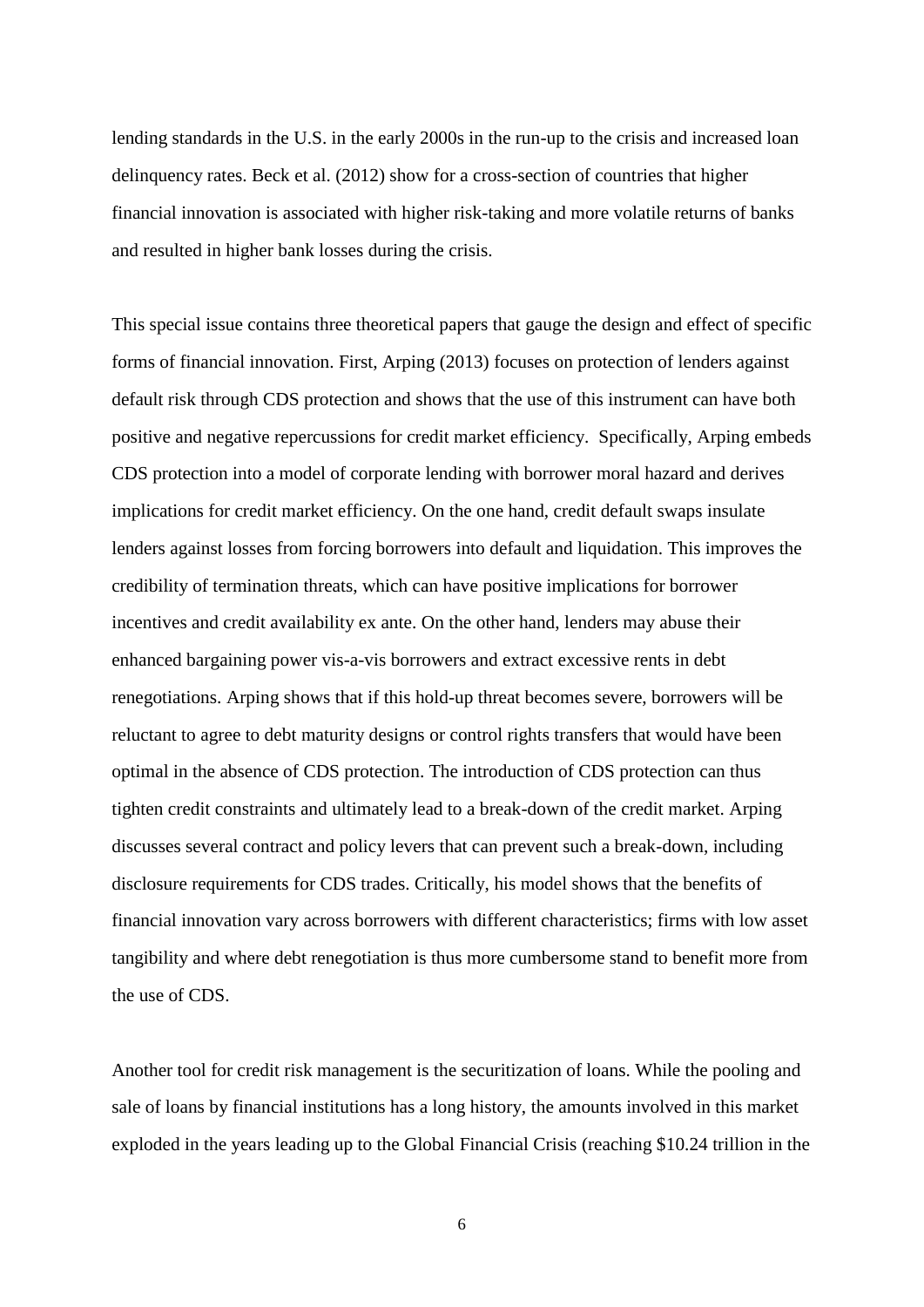United States and \$2.25 trillion in Europe as of the 2nd quarter of  $2008$ <sup>1</sup> and, as already discussed, the securitization of sub-prime loans is often quoted as a critical factor in the boom-bust cycle of the 2000s in the U.S. Critics point to incentive distortions caused by securitization, resulting in lower origination standards and quality of monitoring. Using a model where banks play an active role in monitoring borrowers, Cerasi and Rochet (2013) analyze the impact of securitization on bankers' incentives across different macroeconomic scenarios. They show that securitization can be part of the optimal financing scheme for banks, provided banks retain an equity tranche in the sold loans to maintain proper incentives. In economic downturns, however, securitization should be restricted. The implementation of the optimal solvency scheme is achieved by setting appropriate capital charges through a form of capital insurance, protecting the value of bank capital in downturns, while providing additional liquidity in upturns. The critical policy take away from their analysis is thus that securitization should be regulated differently across the business cycle.

One critical issue in securitization has been whether lenders should be forced to retain an economic interest in the securitized assets. The lack of proper screening and monitoring by lenders in the run-up to the Global Financial Crisis has often been explained with the fact that lenders did not retain any interest. Current regulatory reform suggestions therefore include regulations to force issuers to retain an economic interest in the securitization products they issue. Specifically, legislation on securitizations in the EU and the U.S. will require arrangers of securitizations to hold 5% of the securitizations they sell. However, it is not only the size of retained exposure, but also the risk profile that matters as shown by Kisser and Kiff (2013). The authors compare the retention of equity and mezzanine tranches and show that loan screening activity is maximized when the loan originating bank retains the equity tranche. However, in case capital structure irrelevance does not hold, resulting in a wedge between the cost of equity and debt, a profit maximizing bank is likely to favor retention of the less risky mezzanine tranche. From a regulator's perspective this is a problem because the

 $\overline{a}$ 

 $1$  Data are from the ESF Securitization Data Report O2.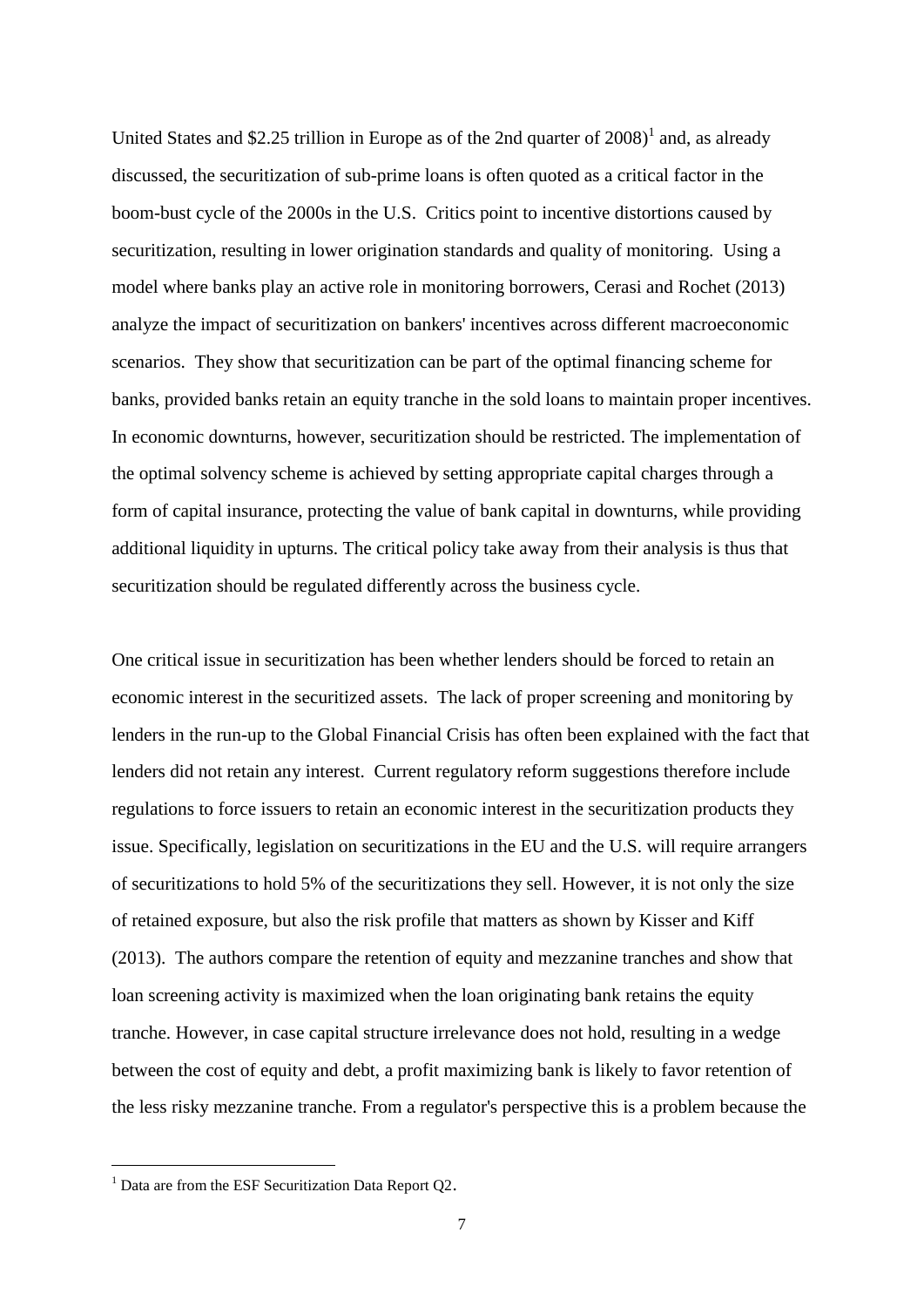implied loan screening activity is substantially lower in this case. The wedge between banks' and regulator's incentives is even wider the costlier the due diligence, the higher the loan profitability, and the more positive the economic outlook.

In summary, these three papers show that financial innovation, including CDS and securitization, is a double-edged sword, with important benefits for both banks and borrowers, but also distorting incentives of lenders, which can ultimately result in financial fragility. Smart and dynamic regulation of these forms of innovation is called for.

#### **3. Finance, globalization, and the real economy**

**.** 

A large and by now well established literature has shown the critical importance of the financial system for economic growth. What started with simple cross-country regressions, as used by King and Levine (1993), has developed into a large literature using an array of different techniques to look beyond correlation and controlling for biases arising from endogeneity and omitted variables. Specifically, using instrumental variable approaches, difference-in-difference approaches that consider the differential impact of finance on specific sectors and thus point to a smoking gun, explorations of specific regulatory changes that led to financial deepening in individual countries, and micro- level approaches using firm-level data have provided the same result: financial deepening is a critical part of the overall development process of a country (see Levine, 2005 for an overview).

More recent research, however, has pointed to important non-linearities in the relationship between finance and growth. There is evidence that the effect of financial development is strongest among middle-income countries, whereas other work finds a declining effect of finance and growth as countries grow richer.<sup>2</sup> More recently, Arcand, Berkes, and Panizza (2012) find that the finance and growth relationship turns negative for high-income countries, identifying a value of 110 percent private credit to GDP as an approximate turning point, with

 $2$  Rioja and Valev (2004a, 2004b), andAghion, Howitt, and Mayer-Foulkes (2005), and Philippon and Reshef (2013).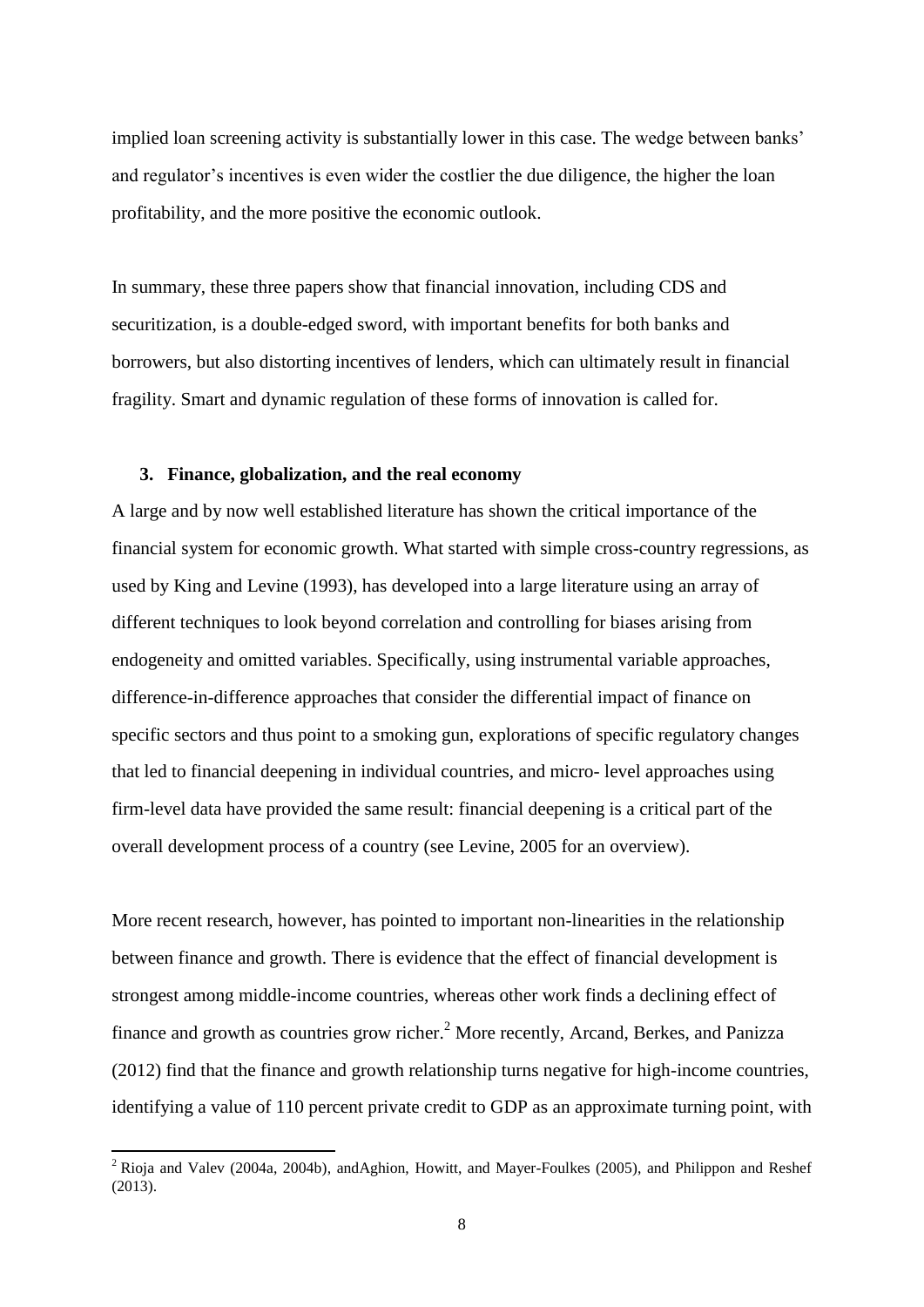the negative relationship between finance and growth turning significant at around 150 percent private credit to GDP, levels reached by some high-income countries in the 2000s. Notably, most of these countries were hit hardest by the Global Financial Crisis.

There are several not exclusive explanations for such non-linearities as put forward by the recent literature and partly informed by the recent crisis. First, the Lucas critique might apply to standard measures of financial development, in the sense that turning this indicator into a policy variable distorts and ultimately eliminates the relationship between finance and growth. Second, the measures of financial depth and intermediation the literature has been using might be simply too crude to capture quality improvements at high levels of financial development. In addition, the financial sector has gradually extended its scope beyond the traditional activity of intermediation towards so-called "non-intermediation" financial activities (Demirgüc-Kunt and Huizinga, 2010). As a result, the usual measures of intermediation services have become less and less congruent with the reality of modern financial systems. Third, some argue that the reason for the non-linearity of the financegrowth relationship might be that financial development helps catch up to the productivity frontier, but has limited or no growth effect for countries that are close or at the frontier (Aghion, Howitt and Mayer-Foulkes, 2005). We would thus not expect any growth effect from further financial deepening in high-income countries. A fourth reason for nonlinearities might lie in the beneficiary of the credit as argued by Beck et al. (2012), who explore the differential growth effects of enterprise and household credit. Consistent with theory they find that the growth effect of financial deepening comes through enterprise rather than household credit. Most of the financial deepening in high-income countries has come through additional household lending, which thus might explain the insignificant financegrowth relationship across high-income countries. Fifth, the financial system might actually grow too large relative to the real economy if it extracts excessively high informational rents and in this way attracts too much young talent towards the financial industry (Bolton, Santos and Scheinkman, 2011; Philippon, 2010).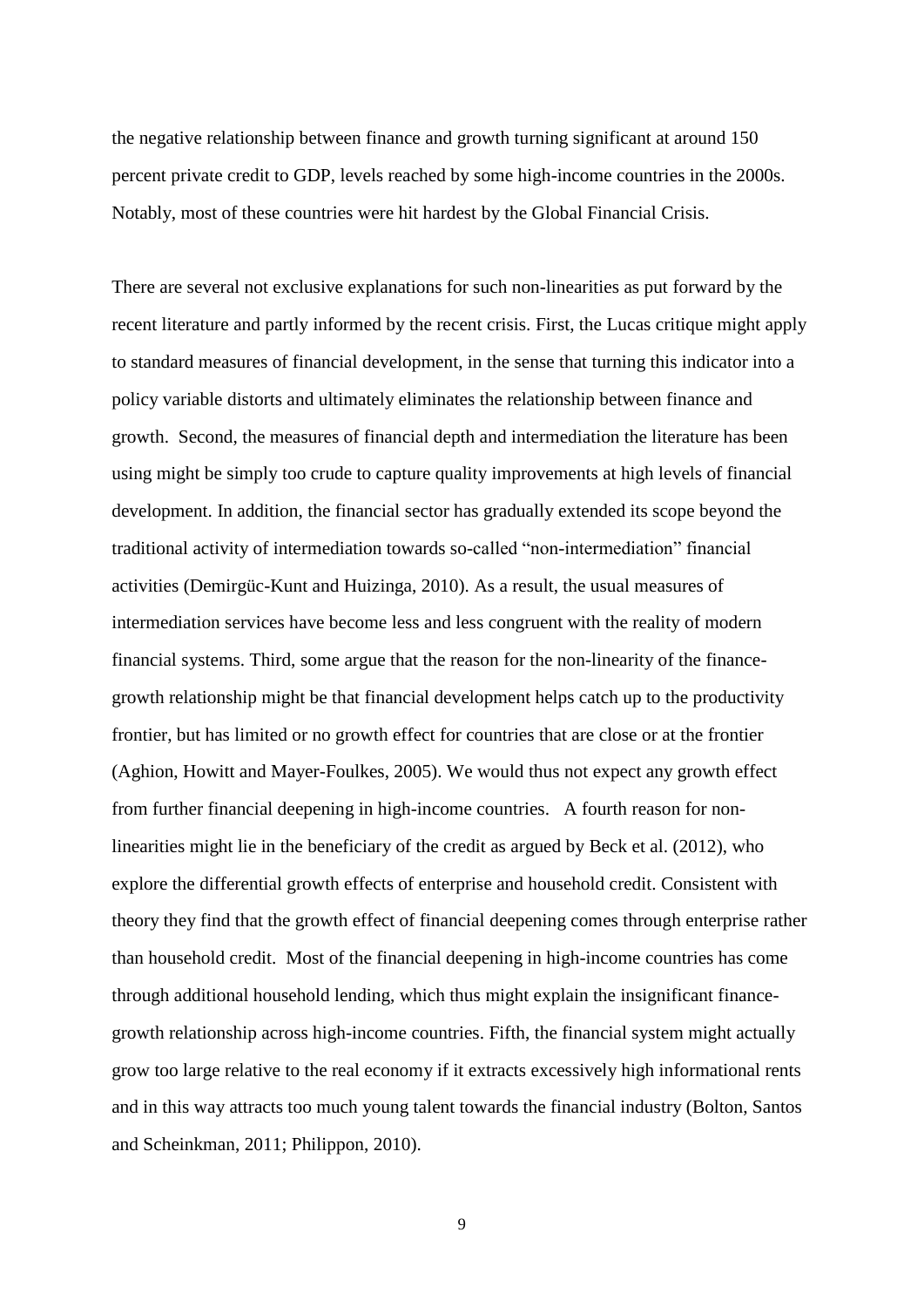Beck, Degryse and Kneer (2013) offer another reason for a non-linear if not even negative relationship between finance and growth in high-income countries. Specifically, they explore empirically two different concepts of the financial system – the financial system as facilitator for the rest of the economy versus the financial system as a growth sector in itself, which also performs non-intermediation activities – and their relationship with GDP per capita growth and volatility. Based on a sample of 77 countries for the period 1980-2007, they find that intermediation activities increase growth and reduce volatility in the long run. An expansion of the financial sectors along other dimensions has no long-run effect on real sector outcomes. Over shorter time horizons a large financial sector stimulates growth at the cost of higher volatility in high-income countries. Notwithstanding, intermediation activities stabilize the economy in the medium run especially in low-income countries and enhance growth in the long-run in these countries. While the authors' analysis is tentative and does not address issues of endogeneity, it adds to the on-going debate on the role of the financial system in post-crisis economies on both sides of the Atlantic.

Another important and related debate is that on globalization of financial services. Economists and policymakers alike have for a long time debated the benefits and risks of financial globalization. The experience of the Global Financial Crisis has further added to this debate. Advocates of financial integration stress the benefits, including access to additional external resources available for capital-poor developing countries and improvements in resource allocation and risk-sharing possibilities (Fischer, 1998; Summer, 2000). Critics point to the volatility of capital flows, which ultimately undermines financial and economic stability on the national and global level (Rodrik, 1998; Stiglitz, 2002). The empirical evidence has not provided unambiguous evidence. On the one hand, several cross-country studies (e.g., Bekaert, Harvey and Lundblad, 2005, Quinn and Toyoda, 2008 and Henry, 2000) have documented a positive relationship between financial openness and growth. On the other hand, Grilli and Milesi-Ferretti (1995) find no significant relationship. One of the reasons for these contradicting findings relates to different measures of financial openness used as well as different methodologies. There are also contradictory findings on the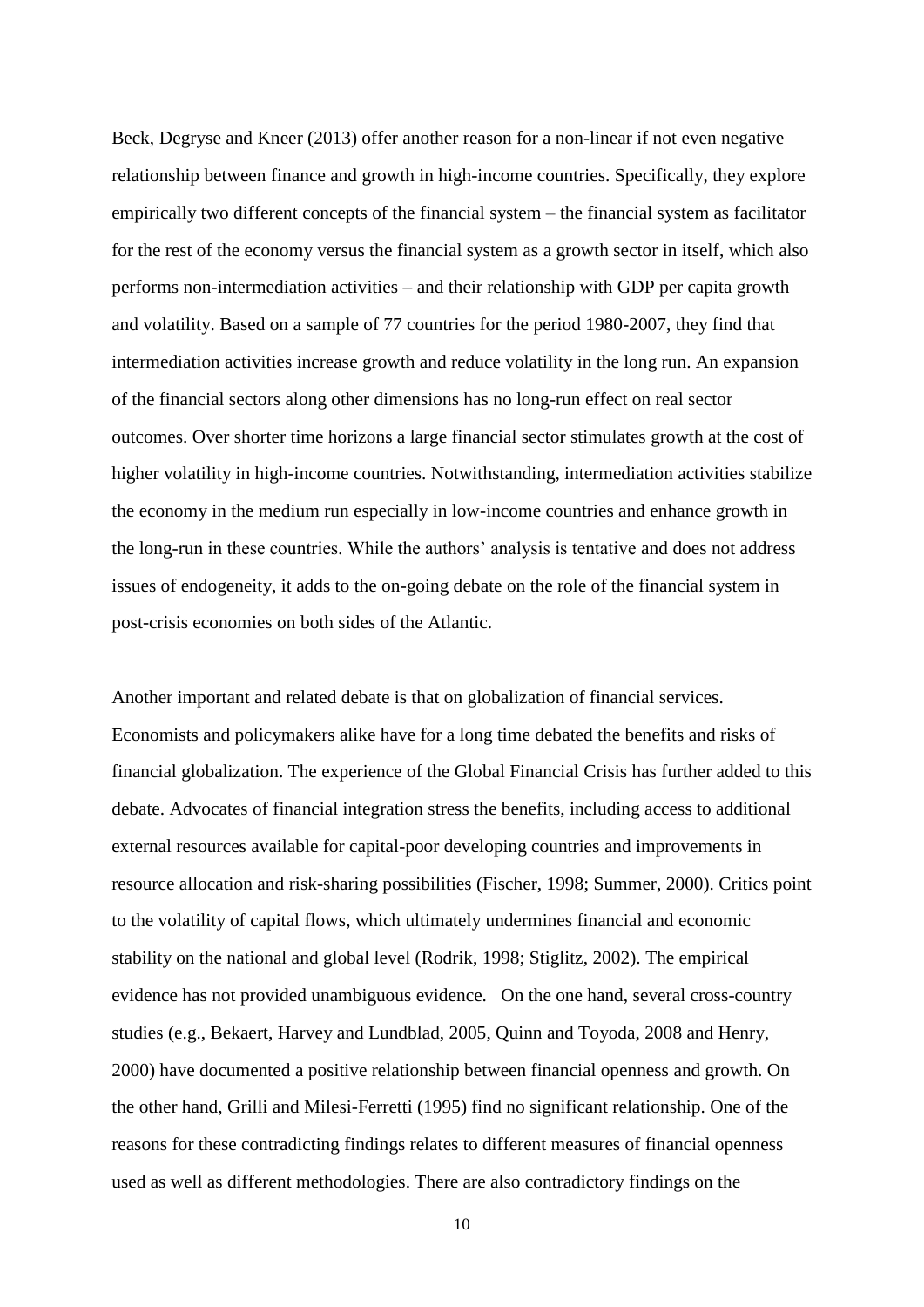relationship between openness/globalization and volatility. Popov (2011) finds a positive effect of financial integration on growth volatility, while Bekaert, Harvey and Lundblad (2006) find a negative relationship.

Di Nicolo and Juvenal (2013) distinguish between financial integration and globalization, where the former is defined as how close a financial market excess returns are to an equally weighted global market excess return, whereas the latter is captured by a measure in the growth of external assets and liabilities relative to GDP, and examine their respective impact on several dimensions of real activity. Using data for 48 advanced and emerging market economies during 1985-2009, the authors show that both advances in financial integration and globalization are associated with higher growth, lower growth volatility, and lower probabilities of severe declines in real activity, with the positive impact of financial integration enhanced by improvements in corporate governance. They thus find no evidence of a trade-off between advances in financial integration, globalization, and macroeconomic stability.

In summary, the empirical evidence of these two and related papers underlines the importance of financial intermediation and integration for real sector outcomes. This line of research has also shown, however, that different concepts of financial intermediation and integration and the corresponding measurements can imply different relationships with the real economy. It has also become increasingly clear that there are important interaction effects between financial development and financial integration, with financial integration fostering the development of a domestic financial system – one of the collateral benefits stressed by Kose et al. (2009) – while a well developed financial system is at the same time a pre-condition for an economy to benefit from financial integration (Alfaro et al., 2004).

#### **4. The Role of the Government**

The recent crises have also put the role of government at the center of the debate. While there has been a growing "pro-market" consensus before the crisis that governments should focus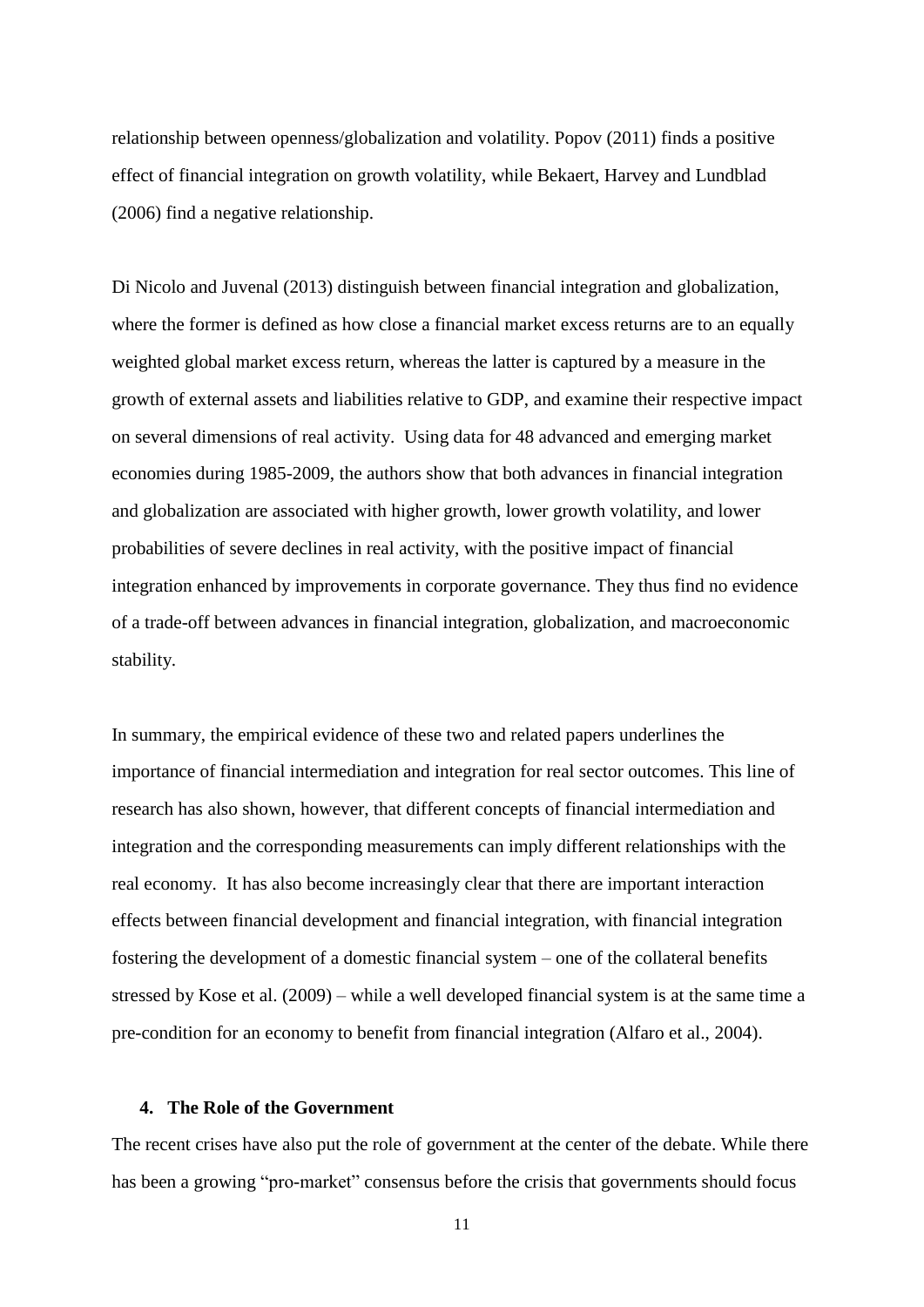on providing the necessary legal and regulatory frameworks for financial institutions and markets to flourish, the experience of the crisis, with governments nationalizing failing banks and providing widespread guarantees, has reopened the possibility of much more activist governments.

A previous special issue of the Journal of Financial Stability has addressed the issue of partial credit guarantees (Volume 6, issue 1, 2010). As documented by Beck, Klapper and Mendoza (2010), such schemes are widespread across the developing and developed world, although there is little rigorous evidence yet on their effectiveness in deepening financial systems and in their optimal design. In this special issue, Anginer, de la Torre and Ize (2013) analyze different justifications for the government to step into the market and offer such credit guarantee schemes. They first dismiss several common justifications, including principalagent frictions or un-internalized externalities in an environment of risk neutrality. On the other hand, where risk is purely idiosyncratic—and thus in principle diversifiable in the market—government guarantees can be justified if private lenders are risk averse and because of the state's comparative advantage over markets in resolving the collective action frictions that hinder risk spreading. To exploit this advantage in a sustainable manner, however, the providers of such guarantee schemes, typically development banks or agencies, have to price their guarantees fairly, crowd in the private sector, and reduce their excessive risk aversion. This in return requires addressing governance deficiencies present in many development banks around the globe, as well as addressing challenges of risk management.

Credit guarantees are obviously only one, though very important, area of engagement for activist governments. By moving beyond macroeconomic management and providing the institutional and regulatory framework for financial institutions and markets towards providing services and products that could be  $-$  in principle  $-$  provided by the market, governments move onto "thin ice". On the one hand, ample experience across the developing and the developed world has shown that governments more often fail than succeed in providing financial services in a sustainable manner; on the other hand, market failures as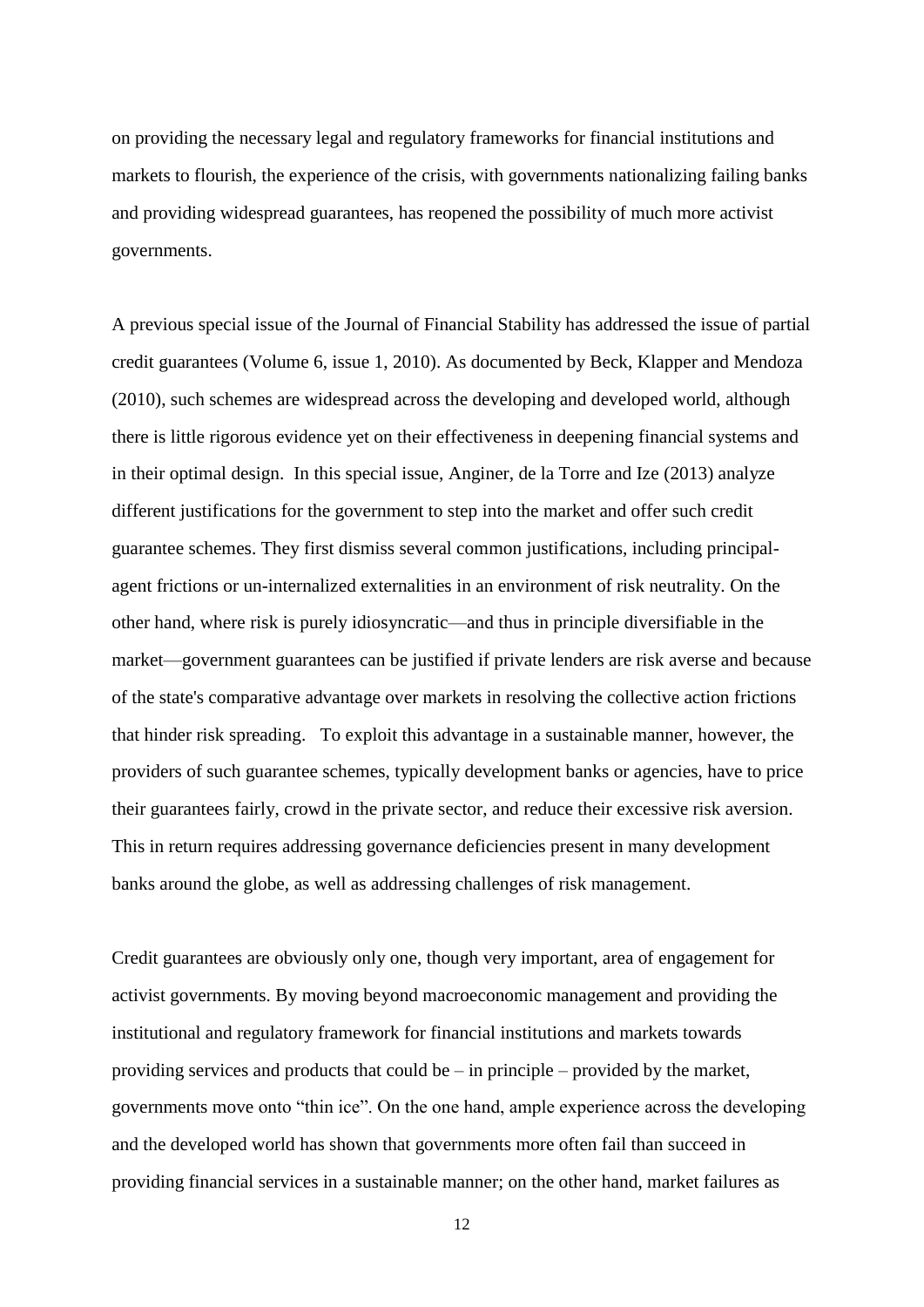discussed above create space for a positive role for governments in building markets. Put differently, the risk of government failure on the one side and market failure on the other side provide only a small opening for the ship of government interventions into the financial system to sail through successfully.<sup>3</sup>

#### **5. Looking forward**

The recent crisis has raised substantial questions about the role of finance in modern market economies. This special issue includes six papers that address several fundamental issues in financial development and innovation and speak to the on-going regulatory reform debate. They show the benefits and risks of financial innovation and the importance of financial intermediation and globalization for real sector outcomes and discuss the role of government.

In this concluding section, I provide several thoughts on the research agenda going forward. Specifically, I would like to focus on five areas of policy relevant research. First, what is the optimal size and structure of the financial system? Given recent evidence that financial sector deepening might actually have a negative effect on growth beyond a certain threshold and the evidence of fragility risks stemming from rapidly expanding financial systems, determining the "Goldilocks" level and structure of financial system is a first-order question for policy makers in both developed and developing economies. This question relates both to benchmarking exercises that relate the level and growth in financial depth indicators across countries to a synthetic benchmark as to the banking crisis prediction literature (Barajas et al., 2013; Dell'Arriccia et al., 2012b). This question also relates to structure of financial system, i.e., the prominence of banks, capital markets, contractual savings institutions, and nonregulated shadow banks within a financial system, as to the interaction of these different segments. Is there an optimal structure in terms of the relative importance of these different segments, in terms of both growth and stability benefits? Is there an optimal degree of integration between banks and markets and an optimal degree of risk transformation through

<sup>&</sup>lt;sup>3</sup> See de la Torre, Gozzi and Schmukler (2006) for examples of such activist government intervention to address market failures in Latin America.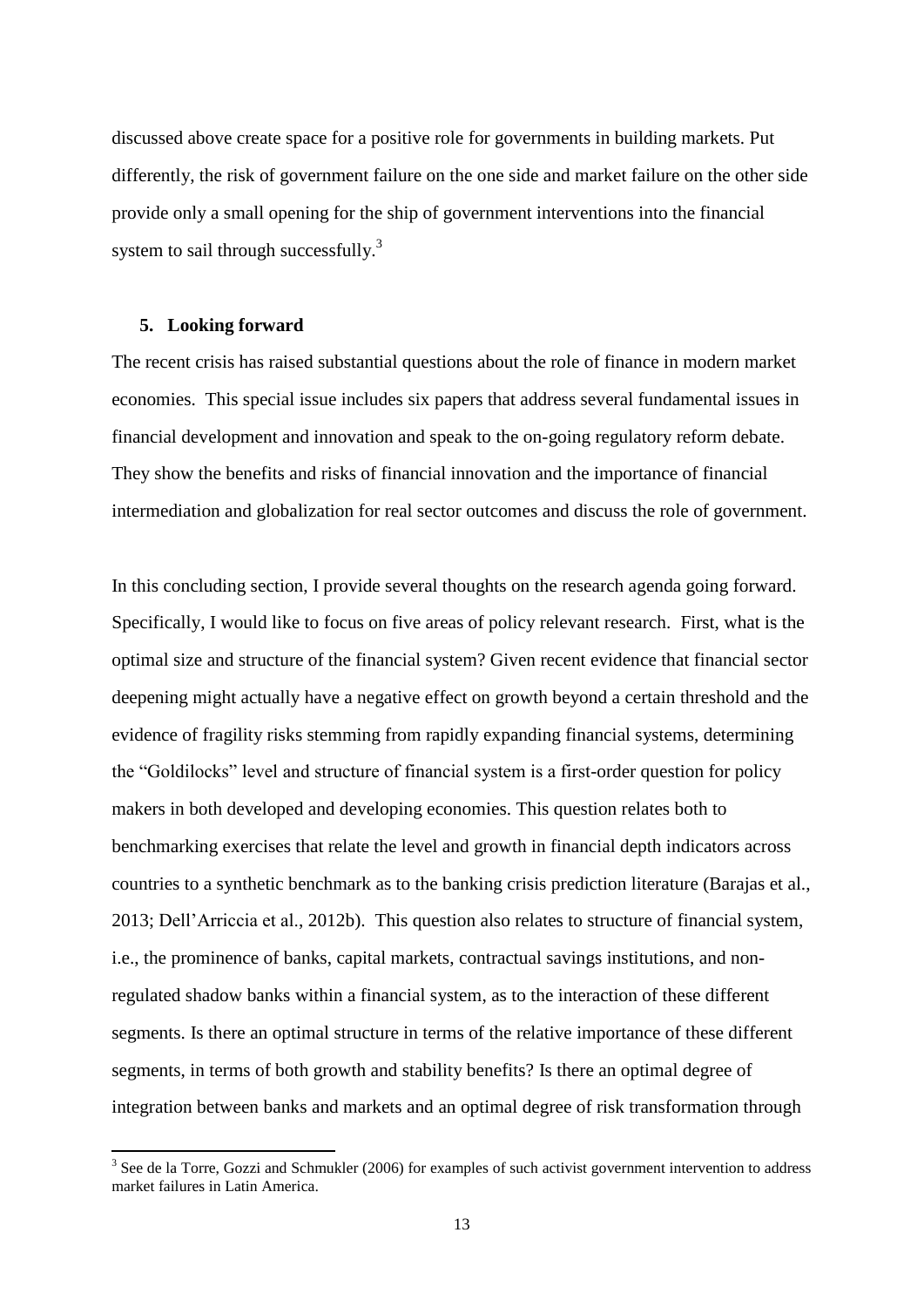the financial system? Can the financial system expand to a size where it turns into a drag onto the real economy by pulling out talent and resources? These are very policy relevant questions, as they relate to the question of activity restrictions imposed on banks, as recently suggested by the Vickers and Liikanen Commissions and implemented through the Volcker rule. This debate also relates to the question whether taxation or other policy levers should be used to prevent the financial system from expanding too rapidly.

A second question relates to the optimal design of regulatory and supervisory systems and their interaction with the governance of financial institutions. While the effect of individual regulatory reforms has been explored, including the effects of capital and liquidity requirements, security market taxation, compensation policies, and governance structures (see Allen, Beck and Carletti, 2013 for an overview), their interaction has been less of a focus. There might be important interaction effects of changes in different regulatory policies, however. As shown by Laeven and Levine (2009), for example, the effect of higher capital requirements can have different effect on banks' risk taking, depending on the ownership structure of banks. Beck, de Jonghe and Schepens (2013) show that regulatory reforms have an important impact on the relationship between bank competition and stability. Regulatory reforms might therefore have different effects across countries depending on the structure of the financial system and the overall regulatory and supervisory structure. Institutional structures are another important issue, i.e., the debate on whether responsibilities for regulation and supervision should be housed at the central bank and whether there should be a unified regulator or specialized regulators for different segments of the financial system has been revived by the crisis (see Ioannidou, 2005; Boyer and Ponce, 2012). Finally, which institutions and markets should be within and outside the regulatory perimeter? Can the financial safety net be restricted to institutions inside this perimeter?

Third, the issue of financial integration and globalization needs further attention. While there is increasing evidence – as also presented in this special issue – of their benefits, the recent crisis has clearly shown that integration to global financial markets exposes economies to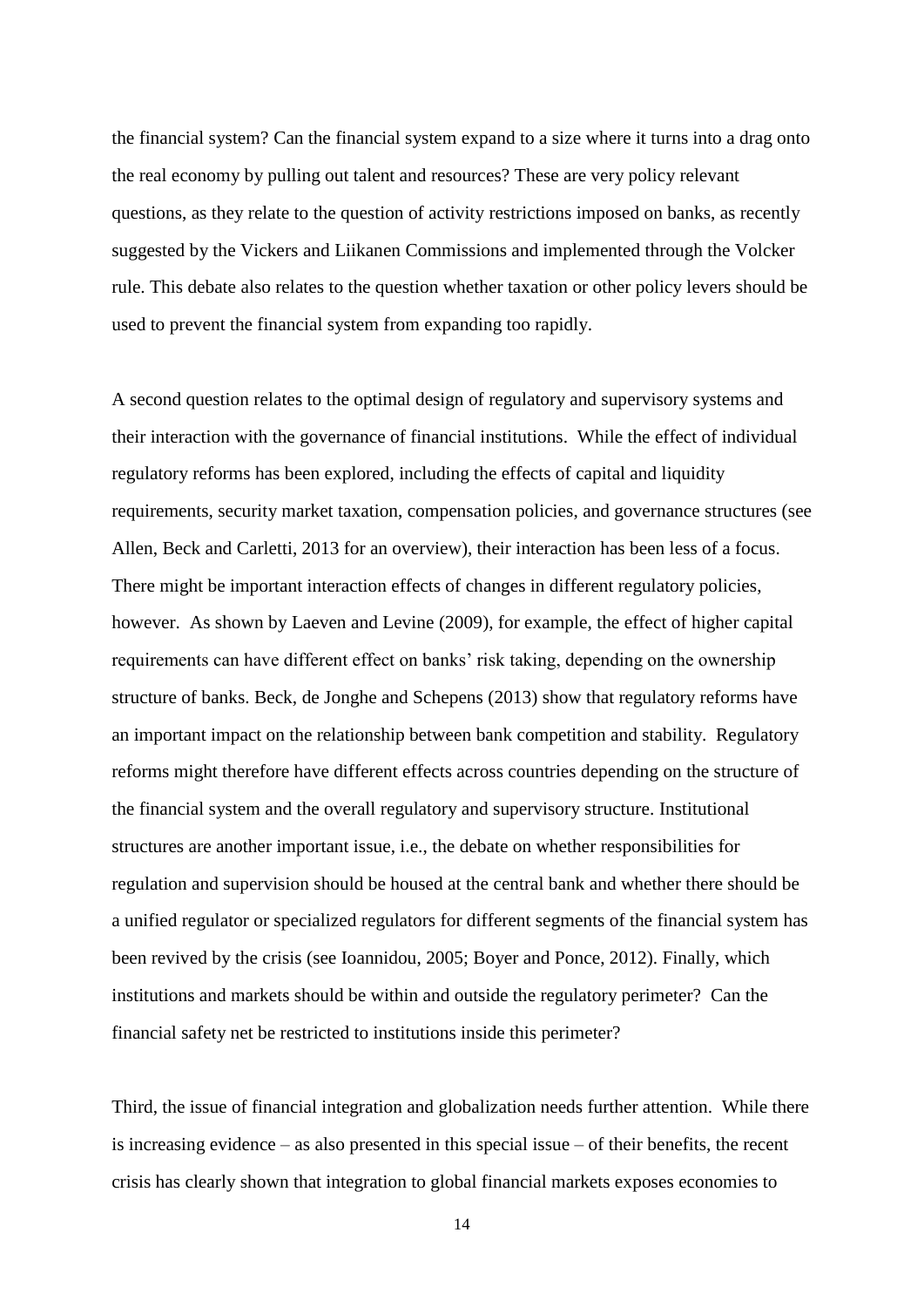contagion risks. One specific area, for which this has been documented, is cross-border banking. Among others, Popov and Udell (2012) and de Haas and Lelyveld (2014) show that foreign banks have propagated shocks from their home into host countries, while Kalemli-Ozcan, Papaioannou and Perri (2013) show that financial shocks such as the Global Financial Crisis lead to a synchronization of business cycles across countries. On the other hand, there is also evidence that cross-border banking has positive effects for host economies, in terms of financial deepening and in mitigating the impact of local economic shocks (Claessens and van Horen, 2014; de Haas and Lelyveld, 2014) The question is therefore not so much on whether to limit or expand financial integration, but how to harness its benefits. This refers both to macroeconomic management of capital flows as to cross-border cooperation on bank regulation and supervision. It raises the issue of macroprudential regulation as an additional prudential tool, as well as how to move international cooperation on the supervision of large multi-national banks beyond memorandums of understanding and colleges of supervisors, which have shown their limited usefulness during the crisis (Beck and Wagner, 2013).

Fourth, the global financial crisis has resulted in a spur of theoretical and empirical research on financial innovation. Given that derivatives, such as CDS and CDOs, were at the core of the crisis and given on-going discussion on how to regulate financial innovation, more research in this area, both on the bank- and client-level, but also on the aggregate level, is called for. Gauging financial innovation's effects on both the real economy (with potential benefits but also potential costs) and the repercussions of new products and securities for stability or fragility of individual financial institutions or the whole banking or financial system is important. Beyond establishing the benefits and risks of financial innovation, it is important to also understand the optimal regulatory response to such innovation. Given the dynamic character of financial innovation, this will most likely require a constant adaptation of regulations. As a final remark, let me say that financial innovation should be understood very broadly. While the focus in developed countries has been on derivatives and trading mechanisms, financial innovation in developing countries takes the form of new financial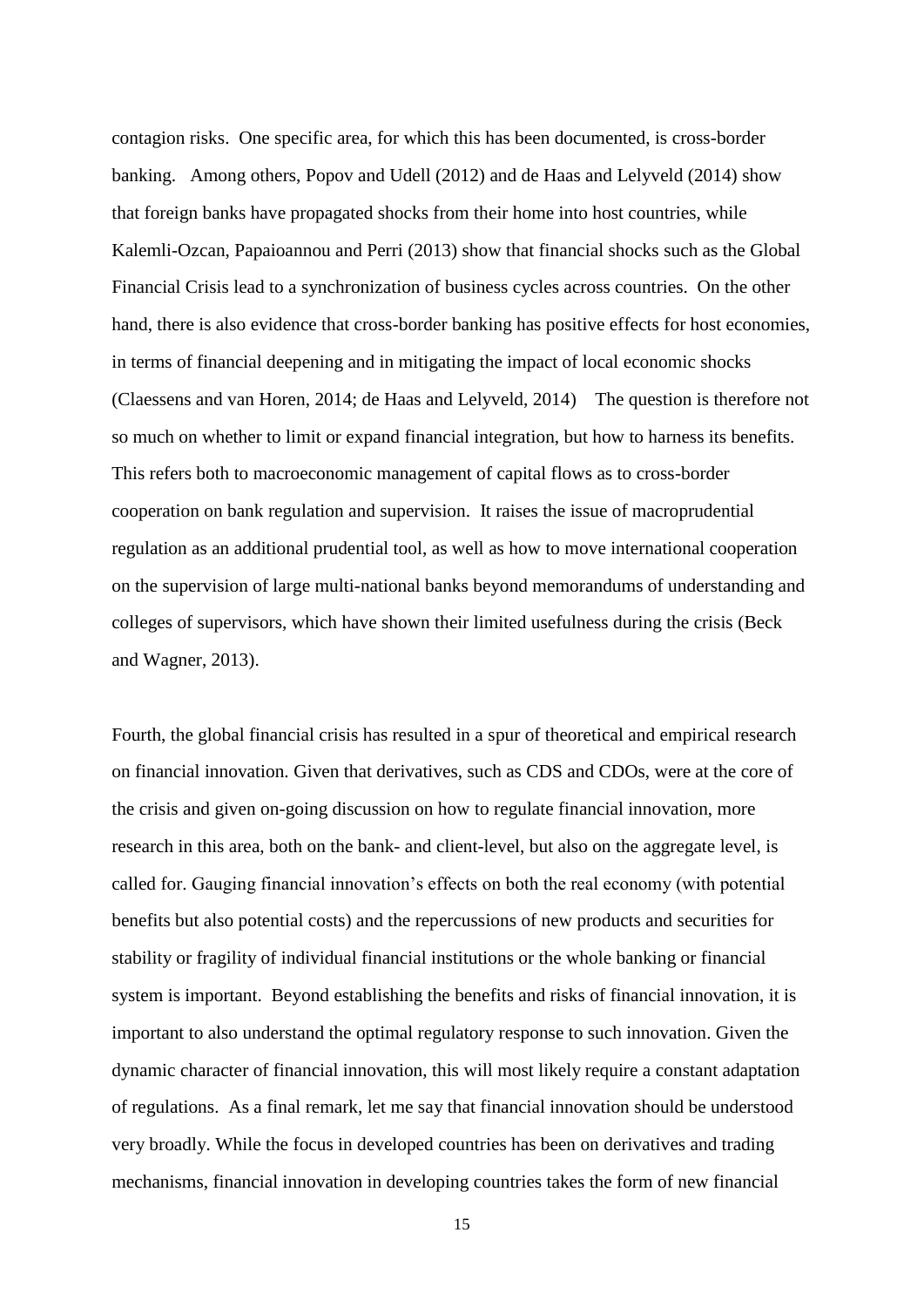products for previously unbanked population segments (e.g., transaction accounts, commitment savings product and rainfall insurance) and new delivery channels to reach out these segments (e.g., agency banking and mobile phone banking).

A final area of future policy relevant research is the role of government in the financial system and the interaction between politics and finance. While the pre-crisis consensus was one of minimal government interference in the financial system and of reliance on markets, market participants, and self-regulation, the crisis has reminded us of the importance of market failures in finance. However, experience from both developed and developing markets has shown that government officials are rarely competent bankers and financiers and that governments rarely maximize social welfare but rather represent the interests of their electorates or special interest groups. There is thus a fine line between the necessary role of the government as arbiter and provider of the basic financial infrastructure and the government as interested party and possibly even player in the financial system. Understanding the politics of financial sector reform and designing safeguards against political interference and political capture in the financial system is thus critical.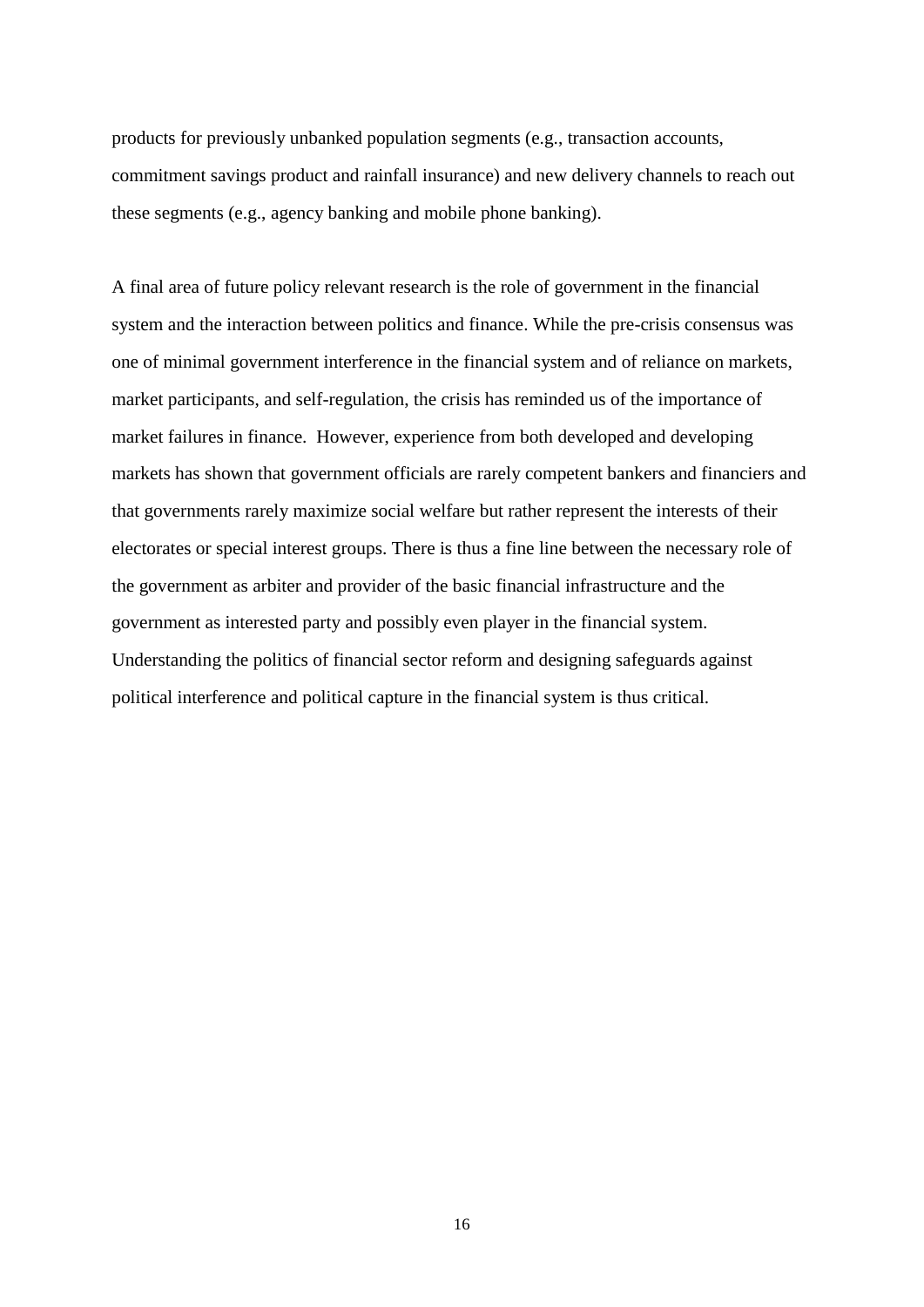#### **References**

Acharya, V., 2009. A theory of systemic risk and design of prudential bank regulation. *Journal of Financial Stability* 5, 224-56.

Aghion, P., Howitt, P. & Mayer-Foulkes, D., 2005. The effect of financial development on convergence: theory and evidence. *Quarterly Journal of Economics* 120, 173–222.

Alfaro, L., Chanda, A., Kalemli-Ozcan, S. & Sayek, S., 2004. FDI and economic growth: the role of local financial markets. *Journal of International Economics*, 64, 89–112.

Allen, F., Beck, T. & Carletti, E., 2013. Structural changes in European financial systems: the impact of the regulatory framework on investment in the European Union. *EIB Discussion Paper*, forthcoming.

Anginer, D., de la Torre, A. & Ize, A., 2013. Risk-Bearing by the State: When is it Good Policy? *Journal of Financial Stability* 9, **pp to be added.** 

Arcand, J.-L., Berkes, E. & Panizza, U., 2012. Too much finance? IMF Working Paper 12/161.

Arping, S., 2013. Credit protection and lending relationships. *Journal of Financial Stability* 9, pp to be added

Barajas, A., Beck, T., Dabla-Norris, E. & Yousefi, R., 2013. Too cold? Too hot? Or just right? Assessing financial sector development across the globe. *IMF Working Paper* 13/81.

Barth, J. R., Caprio Jr., G. & Levine, R., 2012. *The Guardians of Finance: Making Regulators Work for Us. MIT Press.*

Beck, T., Büyükkarabacak, B., Rioja, F.K. & Valev, N., 2012. Who gets the credit? And does it matter? Household vs. Firm Lending across Countries. *B.E. Journal of Macroeconomics: Contributions 12*

Beck, T., Chen, T., Lin, C. & Song, F., 2012. Financial innovation: the bright and the dark sides. *HKIMR Working Paper* 05/2012.

Beck, T., Degryse, H. & Kneer, C., 2013. Is more finance better? Disentangling intermediation and size effects of financial systems. *Journal of Financial Stability* 9, pp to be added.

Beck, T., de Jonghe, O. & Schepens, G., 2013. Bank competition and stability: cross-country Heterogeneity. *Journal of Financial Intermediation* 22, 218-44..

Beck, T., Klapper, L. & Mendoza, J.C., 2010. The typology of partial credit guarantees around the world. *Journal of Financial Stability* 6, 10-25.

Beck, T. & Wagner, W., 2013. Supranational supervision: How much and for whom? *CEPR Discussion Paper* 9546.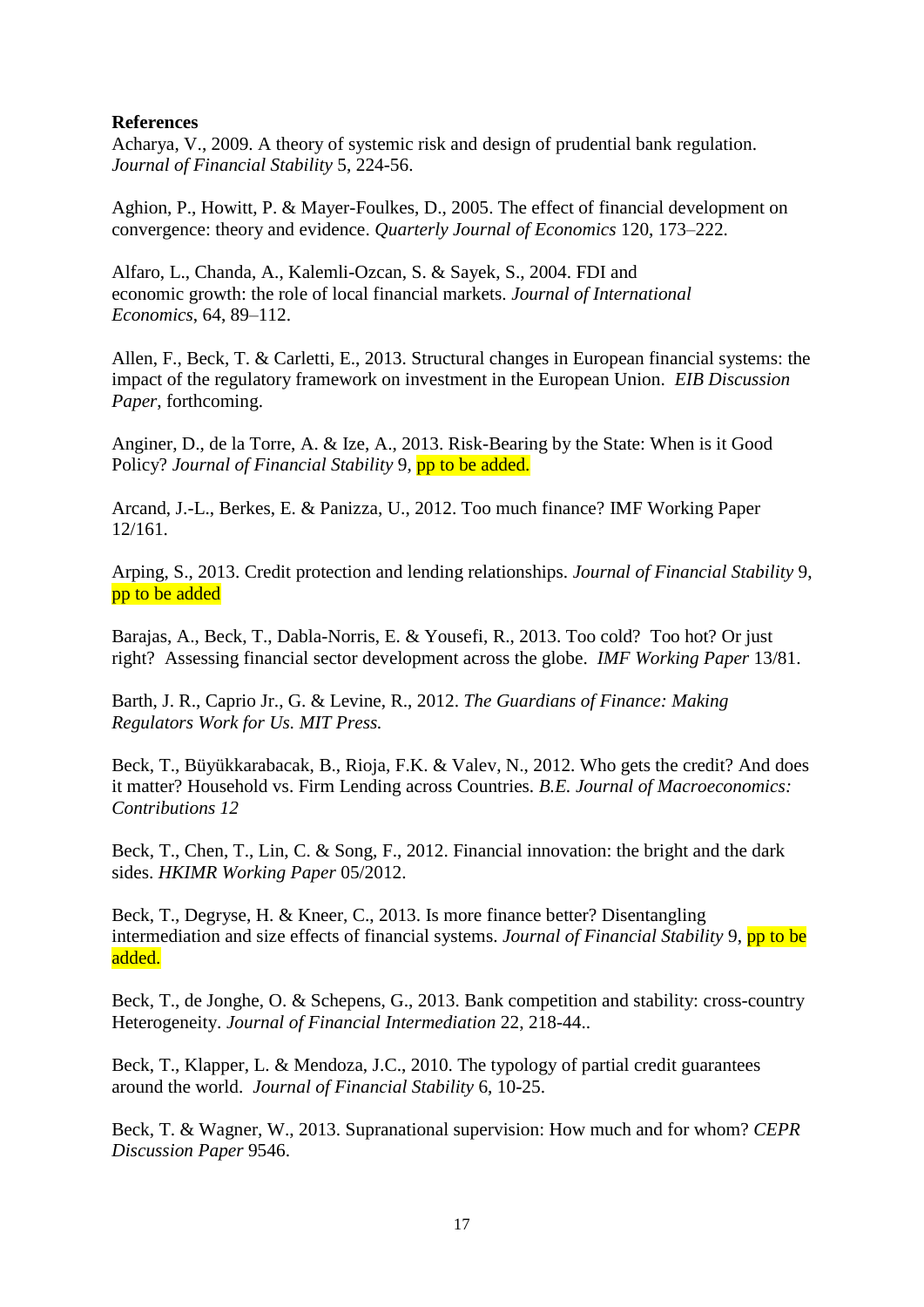Bekaert, G., Harvey, C.R. & Lundblad, C., 2005. Does financial liberalization spur growth? *Journal of Financial Economics* 77, 3–55.

Bekaert, G., Harvey, C.R. & Lundblad, C., 2006. Growth volatility and equity market liberalization. *Journal of International Money and Finance* 25, 370-403.

Bolton, P., Santos, T., & Scheinkman, J., 2011. Cream skimming in financial markets. *National Bureau of Economic Research Working Paper* 16804.

Boyer, P. & Ponce, J., 2012. Regulatory capture and banking supervision reform. *Journal of Financial Stability* 8, 206-17.

Cerasi, V. & Rochet, J.C., 2013. Rethinking the regulatory treatment of securitization. *Journal of Financial Stability* 9, **pp to be added**.

Claessens, S. & van Horen, N.. 2014. Foreign banks: trends and impact. *Journal of Money Credit and Banking* forthcoming*.*

De Haas, R. & van Lelyveld, I., 2014. Multinational banks and the global financial crisis. *Journal of Money, Credit and Banking*, forthcoming.

De la Torre, A., Gozzi, J.C. & Schmukler, S., 2006. *Innovative Experiences in Access to Finance: Market Friendly Roles for the Visible Hand*. Latin America Regional Study. World Bank, Washington D.C.

De Nicolo, G, & Juvenal, L., 2013. Financial integration, globalization, and real activity. Journal of Financial Stability 9, pp to be added.

Dell'Ariccia, G., Igan, D. & Laeven, L., 2012a, Credit booms and lending standards: evidence from the subprime mortgage market. *Journal of Money, Credit and Banking* 44, 367-84.

Dell'Ariccia, G., Igan, D., Laeven, L., Tong, H., Bakker, B. & Vandenbussche, J., 2012b. Policies for macrofinancial stability: how to deal with credit booms. *IMF Staff Discussion Note* 12/06.

Demirguc-Kunt, A., & Detragiache, E., 2005. Cross-country empirical studies of systemic banking distress: a survey. In: Davis, P. (ed.), *Financial Instability, Asset Prices and Credit*. National Institute Economic Review.

Demirgüç-Kunt, A. & Harry Huizinga. 2010. Bank activity and funding strategies: The impact on risk and returns. *Journal of Financial Economics* 98, 626-650.

Dynan, K. E., Elmendorf, D. W. & Sichel, D. E., 2006. Can financial innovation help to explain the reduced volatility of economic activity? *Journal of Monetary Economics* 53, 123- 150.

Fischer, S., 1998. Capital account liberalization and the role of the IMF. In "Should the IMF pursue capital-account convertibility?," *Essays in International Finance, Department of Economics*, Princeton University, Vol. 207, 1–10.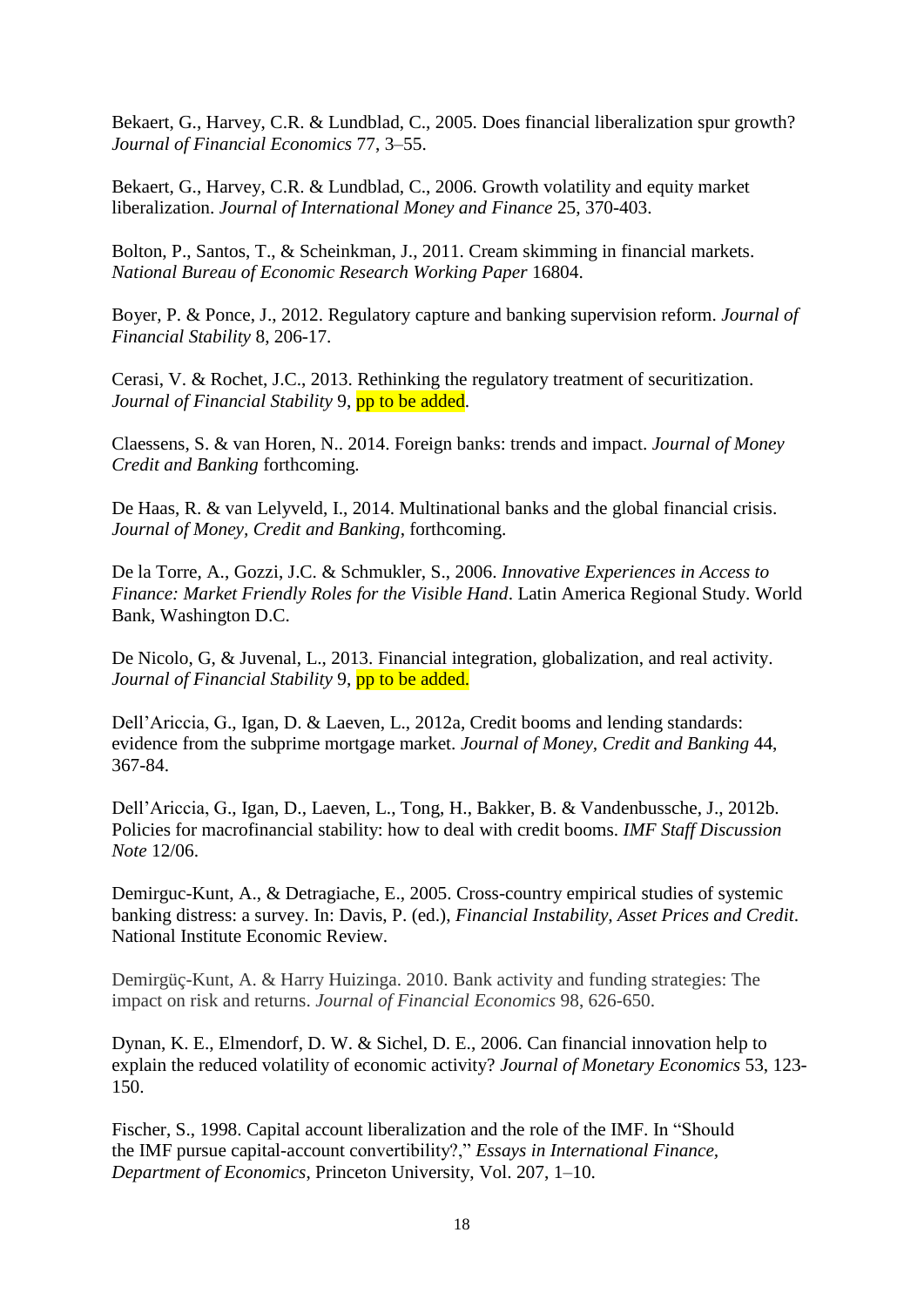Gennaioli, N., Shleifer, A. & Vishny, R., 2012. Neglected risks, financial innovation, and financial fragility. *Journal of Financial Economics* 104, 452-468.

Grilli, V., & Milesi-Ferretti, G.M., 1995. Economic effects and structural determinants of capital controls. *IMF Staff Papers* 42, 517–51.

Henry, P., 2000. Do stock market liberalizations cause investment booms? *Journal of Financial Economics* 58, 301–34.

Ioannidou, V., 2005. Does monetary policy affect the central bank's role in bank supervision? *Journal of Financial Intermediation* 14, 58-85.

Kalemli-Ozcan, S., Papaioannou, E. & Perri, F. 2013. Global banks and crisis transmission. *Journal of International Economics* 89, 495-510.

Kaminsky, G. & Reinhart, C., 1999. The twin crises: the causes of banking and balance-ofpayments problems. *American Economic Review* 89, 473-500.

King, R. G., & Levine, R. 1993. Finance and growth: Schumpeter might be right. *Quarterly Journal of Economics* 108, 717–738.

Kisser, M. & Kiff, J., 2013. A shot at regulating securitization. *Journal of Financial Stability* 9, pp to be added.

Keys, B., Mukherjee, T., Seru, A., & Vig, V. 2010. Did securitization lead to lax screening? evidence from subprime loans. *Quarterly Journal of Economics*, 125, 307–62.

Kose, A., Prasad, E., Rogoff, K. & Wei, S.-J., 2009. Financial globalization: a reappraisal. *IMF Staff Papers* 56, 8-62.

Laeven, L. & Levine, R., 2009. Bank governance, regulation, and risk taking. *Journal of Financial Economics* 93, 259-75.

Laeven, L., Levine, R. & Michalopoulos, S., 2009. Financial innovation and endogenous growth. *CEPR Discussion Paper* 7465.

Levine, R., 2005. Finance and growth: theory and evidence. In: Aghion, P and Durlauf, S. (eds.), *Handbook of Economic Growth*. Elsevier Science. The Netherlands.

Mian, A. & Sufi, A., 2009. The consequences of mortgage credit expansion: evidence from the U.S. mortgage default crisis. *Quarterly Journal of Economics*, 124, 1449–96.

Norden, L., Silva Buston, C. & Wagner, W., 2013. Financial innovation and bank behavior: evidence from credit markets. Tilburg University mimeo.

Phillipon, T., 2010. Financiers vs. engineers: should the financial sector be taxed or subsidized? *American Economic Journal: Macroeconomics* 2, 158–82.